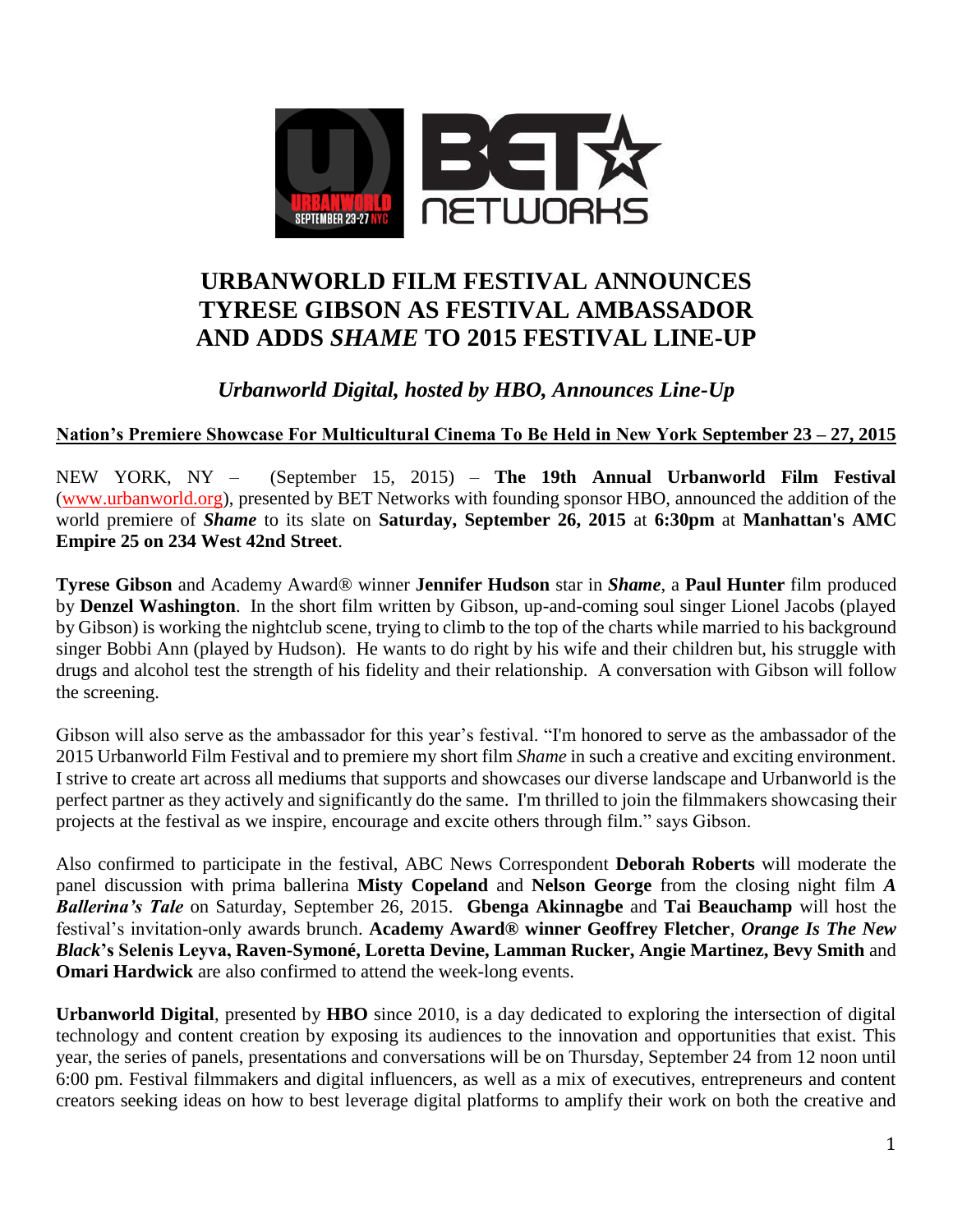business sides of the industry are invited. "HBO recognizes the importance of technology as it relates to content creation, distribution and multicultural audiences," said Dennis Williams, Vice President of Corporate Social Responsibility at HBO. "We are proud to support Urbanworld Digital, as it provides a unique opportunity to connect diverse content creators and industry influencers within the rapidly evolving digital landscape." Session curators include HBO Now, Global Grind, Time Warner, The Virtual Reality Company, NBCUniversal and Urban Movie Channel (UMC). UMC will curate A Conversation with **Bob Johnson**, RLJ Entertainment Chairman and BET Founder.

This year's **Urbanworld Music** will include partnerships with New York's finest music masters via a series of parties curated by some of the best DJ's in New York City. **Stretch Armstrong** and **Bobbito Garcia** will appear on Thursday, September 24 and **DJ Moma** of **Everyday People** will lead the festivities on Friday, September 25. **E.Z. Mo Breezy** of **Saturday Morning Cartoons** fame will co-host on Saturday, September 26. [www.urbanworld.org/music](http://www.urbanworld.org/music) includes a full list of the events.

**BET Networks** will review the finalist scripts for the best screenplay competition with consideration for potential development at the network and a \$5,000 award to the winner. The four scripts selected as finalists include four female writers—*Are They Dead Yet?* written by Inda Craig-Galván, *Bleeding Sunshine* written by Yaa Boaa Aning, *Chasing Jeremy* written by Mary McCallum and *Y Los Hipsters Que* written by Yohanna Baez. A live screenplay reading event will be hosted by BET Networks in partnership with WGA East, where an ensemble of actors will perform a selected scene from each finalist's script in front of an audience.

Along with presenting sponsor BET Networks and founding sponsor HBO, key supporters of Urbanworld Film Festival include premiere sponsors Comcast NBCUniversal Telemundo and Time Warner. Industry Circle supporters are Fox Audience Strategy, Fox Global Directors Initiative, Interactive One, MoviePass, RLJ Entertainment, Urban Movie Channel, The Swirl Group, Directors Guild of America, Writers Guild of America and AMC Entertainment. In addition, Urbanworld collaborates with a myriad of media, promotional and community partners.

For the complete slate of films, film synopsis, ticket information, complete list of sponsors and the most up to date full daily schedule of films and events for the nation's largest competitive multicultural film festival, September 23-27, 2015 in New York, visit **[www.urbanworld.org](http://www.urbanworld.org/)** and @UWFilmFest on Twitter.

## **ABOUT URBANWORLD® FILM FESTIVAL**

The Urbanworld® Film Festival, founded in 1997 by Stacy Spikes, is the largest internationally competitive festival of its kind. The five-day festival includes narrative features, documentaries, short films, spotlight screenings, events, live staged screenplay readings, the Urbanworld® Digital track focused on digital and social media panels and workshops and Urbanworld Music, which highlights emerging talent in live performances during after party events. Over the last 19 years, Hollywood studios, indie film distributors, and established and emerging filmmakers have consistently chosen Urbanworld® to premiere box office and award-winning hits. Urbanworld® has also provided a platform for some of today's leading brands seeking to reach key influencers across the industry and within the consumer marketplace. The Urbanworld® Film Festival is an initiative of the Urbanworld<sup>®</sup> Foundation Inc., a nonprofit organization that endeavors to consistently manifest its mission of redefining and advancing the presence and impact of the multicultural community in cinema and cross-platform media. By implementing initiatives that actively support and develop content creators of color, Urbanworld significantly contributes to the evolution of the media and entertainment landscape and the diversity that it reflects. Gabrielle Glore serves as Festival Director for the Urbanworld Film Festival. The festival website is [www.urbanworld.org.](http://www.urbanworld.org/)